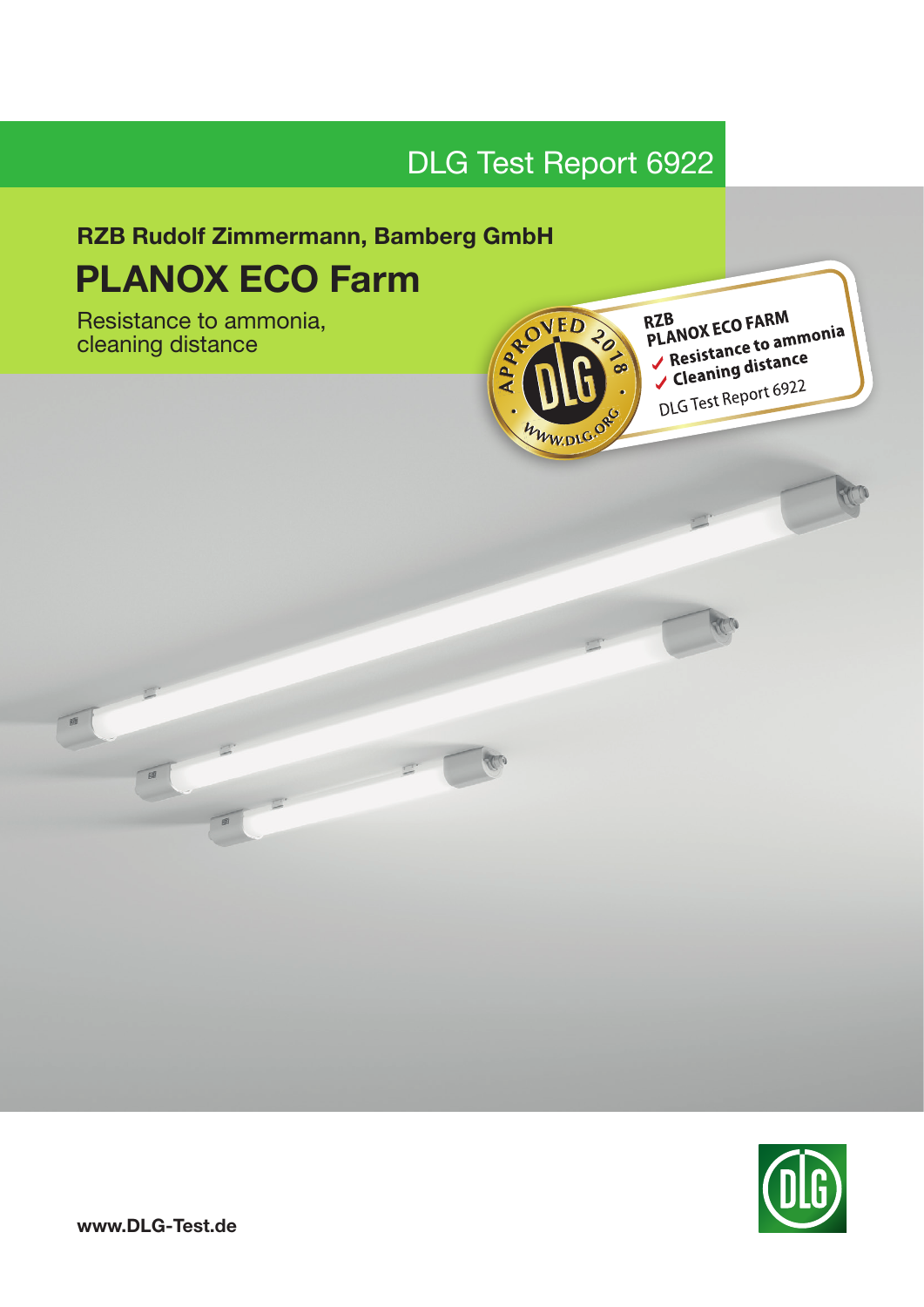## **Overview**

A test mark ..DLG-APPROVED for individual criteria" is awarded for agricultural products which have successfully fulfilled a scope-reduced usability testing conducted by DLG according to independent and recognized evaluation criteria. The test is intended to highlight particular innovations and key criteria of the test object. The test may contain criteria from the DLG test scope for overall tests, or focus on other value-



**PLANOX ECO FARM**  $\checkmark$  Resistance to ammonia ✓ Cleaning distance DLG Test Report 6922

determining characteristics and properties of the test subject. The minimum requirements, test conditions and procedures as well as the evaluation bases of the test results will be specified in consultation with an expert group of DLG. They correspond to the recognized rules of technology, as well as scientific and agricultural knowledge and requirements. The successful testing is concluded with the publication of a test report, as well as the awarding of the test mark which is valid for five years from the date of awarding.

The ammonia resistance test was performed as a laboratory test according to the patented DLG test standard. This test is intended to determine the suitability of equipment for animal living areas to withstand the impacts of animal environments. The cleaning distance test assesses the suitability for cleaning animal living areas. Other criteria were not tested. As of 2017 the luminaires will be operated in the test chamber both passively (without power supply) as well as actively according to a determined test program.

## Assessment – Brief Summary

The LED light "PLANOX ECO Farm" has successfully completed the DLG test for ammonia resistance and cleaning distance.

According to this result, it can be assumed that these luminaires are resistant to the typical environmental conditions of animal living areas and that no accelerated reduction of the product lifetime will occur.

In addition, the LED light "PLANOX ECO Farm" has operated actively in the chamber for the entirety of the test. No product damage was observed here.

Furthermore, the cleaning distance is regarded as suitable for the cleaning of animal houses.

#### *Table 1: Overview of results*

| <b>Test result</b>                                    | Evaluation* |
|-------------------------------------------------------|-------------|
| Resistance to ammonia of the luminaire housing        |             |
| resistant                                             |             |
| <b>Cleaning distance</b>                              |             |
| Minimum distance with flat spray nozzel: 10 cm        |             |
| Ingress of water into the housing without damages: No |             |

#### Evaluation scheme

| <b>Test result</b>                                | Evaluation* |
|---------------------------------------------------|-------------|
| Resistance to ammonia                             |             |
| resistant                                         | $^{+}$      |
| partly resistant                                  | ◯           |
| non-resistant                                     |             |
| Ingress of water into the housing without damages |             |
| no/yes                                            | $+/-$       |
| <b>Cleaning distance</b>                          |             |
| 5 cm                                              | $+ +$       |
| $10 \text{ cm}$                                   | $^{+}$      |
| $15 \text{ cm}$                                   | $\Omega$    |
| $20 \text{ cm}$                                   |             |
| $25 \text{ cm}$                                   |             |

Evaluation range:  $+ + / + / \circ / - / - -$  ( $\circ$  = standard, n.a. = not evaluated)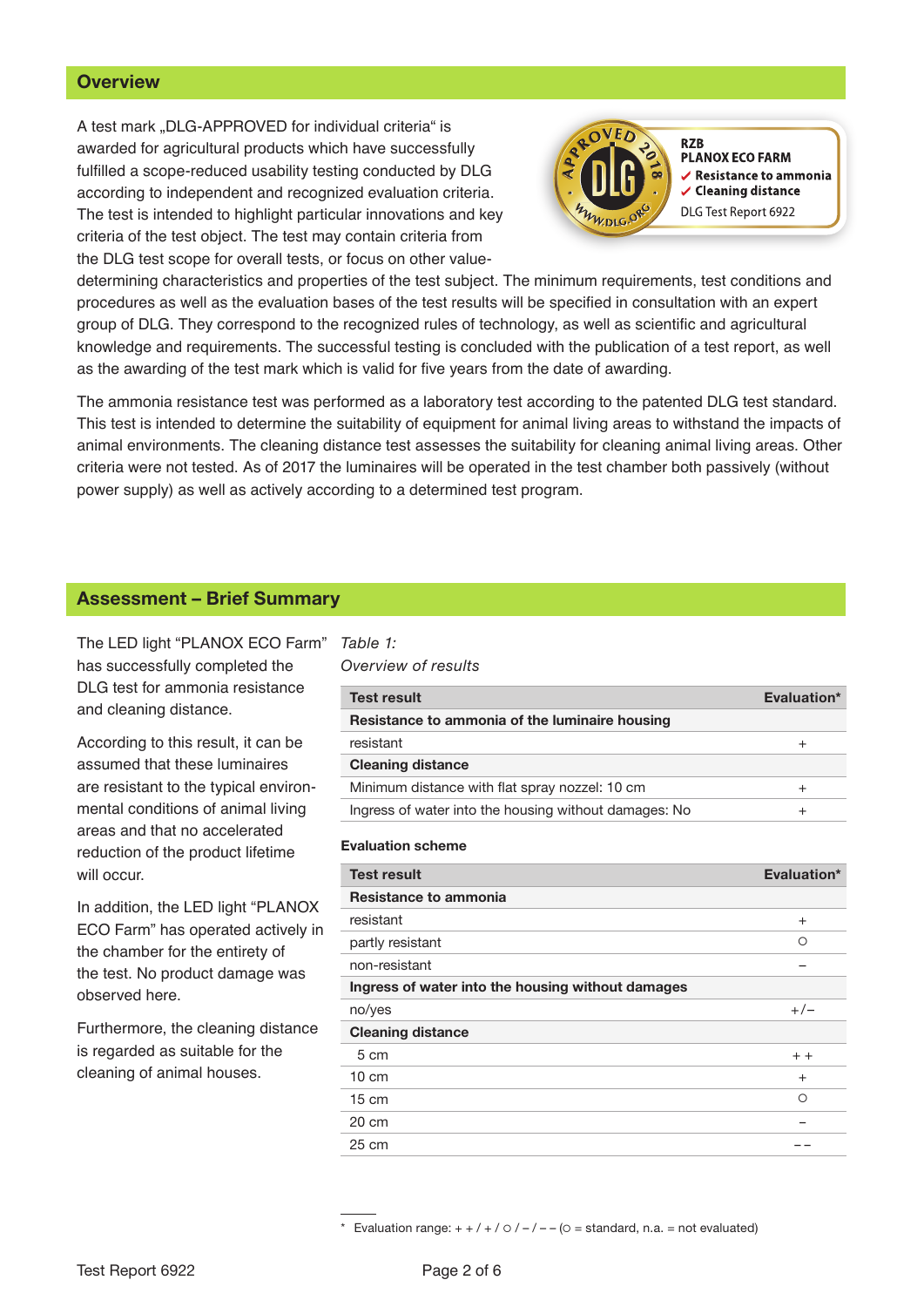# The Product

#### Manufacturer and applicant

RZB Rudolf Zimmermann, Bamberg GmbH Rheinstraße 16 96052 Bamberg Deutschland

Product: LED light "PLANOX ECO Farm"

Contact: Phone +49 (0)951 7909-0 Fax +49 (0)951 7909-198 info@rzb-leuchten.de www.rzb.de

## Description and technical data

The tested LED light "PLANOX ECO Farm" is suitable for any usage in animal housing surroundings. The "PLANOX ECO Farm" is also suitable for use in areas where an increased amount of ammonia and dust needs to be expected.

#### *Table 2:*

## *Technical data (according to manufacturer)*

|                                  | <b>PLANOX ECO Farm</b>                |                           |                           |
|----------------------------------|---------------------------------------|---------------------------|---------------------------|
|                                  | 451210,009.1                          | 451211.009.1/451212.009.1 | 451213.009.1/451214.009.1 |
| <b>Electrical connection</b>     |                                       |                           |                           |
| Voltage                          |                                       | 220-240 V                 |                           |
| Frequency                        |                                       | $50 - 60$ Hz              |                           |
| Performance                      | 20 W                                  | 23 or 37 W                | 33 or 55 W                |
| Dimension and weight             |                                       |                           |                           |
| Width/Length                     | 61/768 mm                             | 61/1,369 mm               | 61/1,669 mm               |
| Height                           |                                       | 50 mm                     |                           |
| Weight                           | 540 g                                 | 885 or 895 g              | 1,050 or 1,060 g          |
| <b>Additional technical data</b> |                                       |                           |                           |
| Number of LED modules            |                                       |                           |                           |
| Housing material                 | diffuser: PMMA/side panels: polyamide |                           |                           |
| Colour temperature               | 4,000 K                               |                           |                           |
| Dimmable                         | no                                    |                           |                           |
| Light angle                      | 179°/114°                             |                           |                           |
| Light yield                      | 113 $Im/W$                            | 122 or 133 lm/W           | 125 or 128 lm/W           |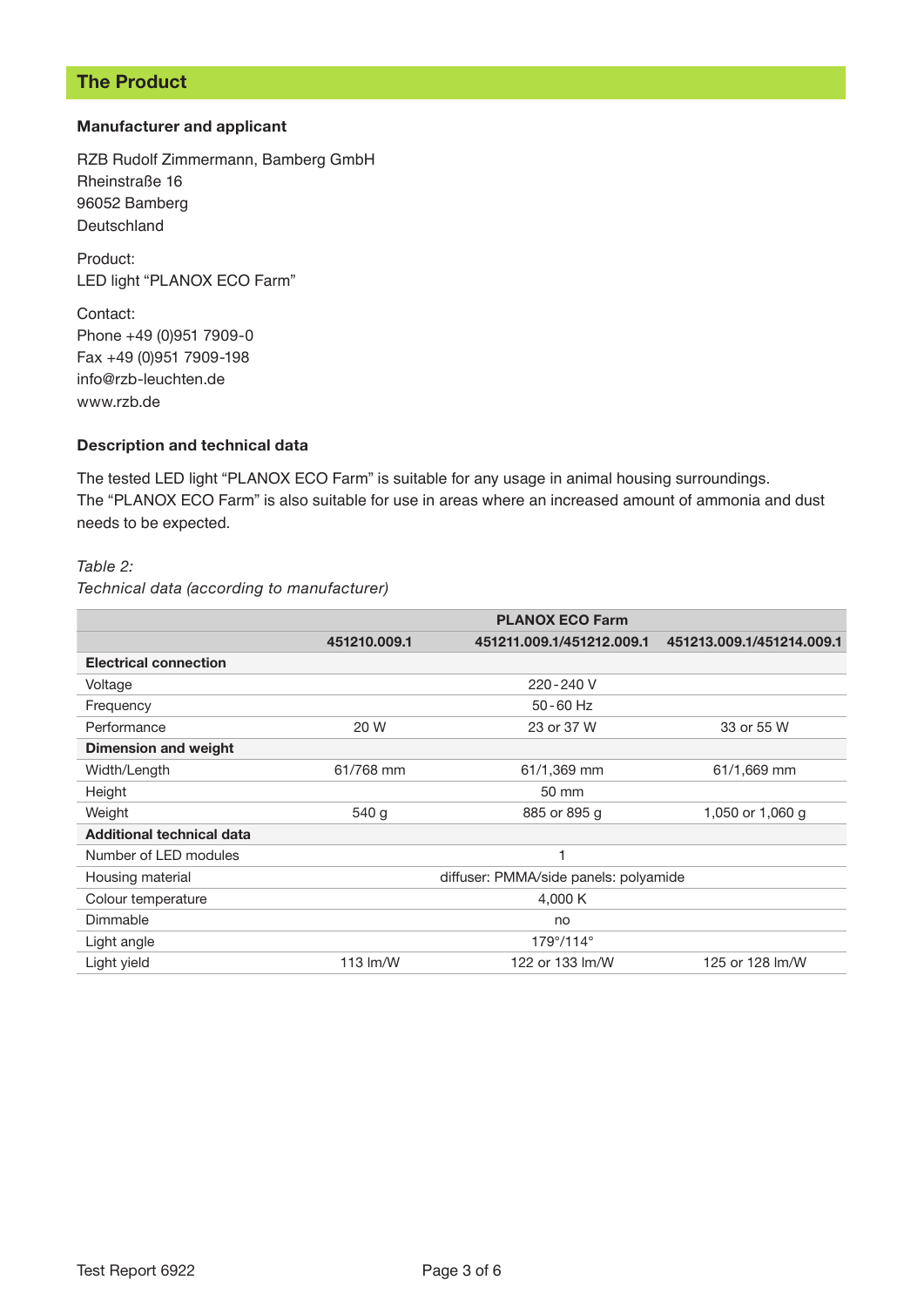## The Method

#### Resistance to ammonia

The ammonia resistance of the LED light "PLANOX ECO Farm" was determined by a laboratory test with two luminaires according to the patented DLG test standard for agricultural use. The laboratory test is designed to replicate the conditions of a usage period of about 10 years exposure to animal living areas.

The test was carried out in a climate chamber under the following climate conditions:

| Test duration         | 1500 h  |
|-----------------------|---------|
| Air temperature       | 70 °C   |
| Relative humidity     | 70 %    |
| Ammonia concentration | 750 ppm |

For assessing the ammonia resistance, each luminaire was examined visually, gravimetrically and the plastic parts additionally through measurement of the hardness (Shore D) before and after the climate testing. Since 2017, luminaires have additionally been following a cycle of operation predefined by DLG (3 hours on, 1 hour off) in order to eveluate any thermal impacts caused by switch-on and -off procedures during ammonia fumigation.

In order to avoid overheating  $(> 70 °C)$ , the luminaires could be operated at a reduced power level during the testing period.

### Cleaning distance

During test bench examinations of the mechanical resistance to high-pressure cleaners, the minimum cleaning distance was determined.

The minimum cleaning distance is defined as the distance between nozzle and surface when no damages can be observed at the housing surface.

The test was conducted under the conditions presented in table 3.

#### *Table 3:*

*Test conditions cleaning distance*

| Line pressure          | $\sim$ 150 bar                         |
|------------------------|----------------------------------------|
| Water                  | cold, approx. 1,000 l/h, no detergents |
| Nozzle type            | Flat spray nozzle, 25°                 |
| <b>Exposition time</b> | 1 minute                               |
| Distance               | 250 mm, 200 mm, 150 mm, 100 mm, 50 mm  |
| Ambient temperature    | 10 °C                                  |

For all test procedures, the LED light "PLANOX ECO Farm" in length of 768 mm and 1,669 mm has been used. After the tests, the luminaires underwent visual examination to a reference sample that was identical in construction.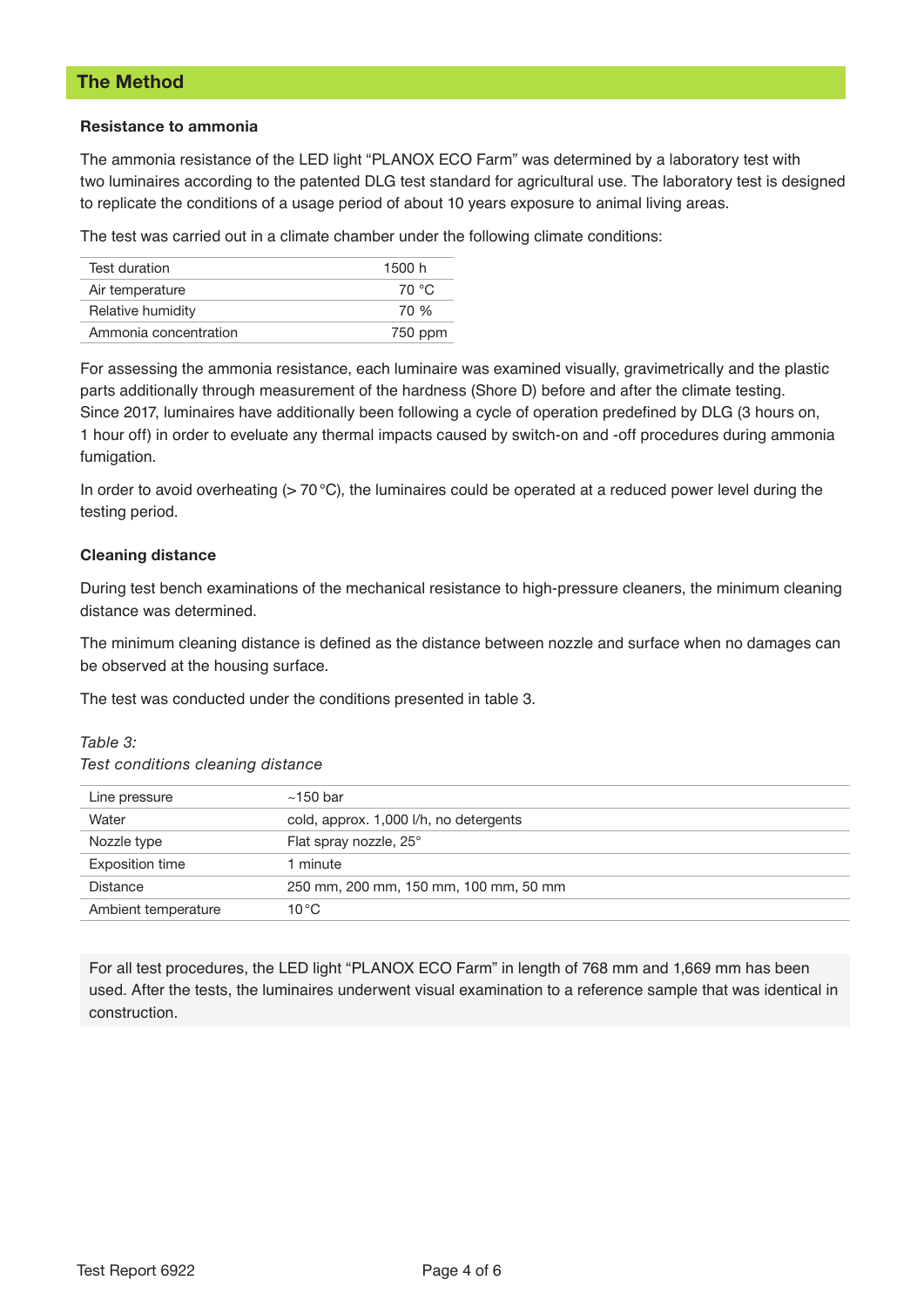#### Resistance to ammonia

#### *Visual test*

The comparative visual examination after the ammonia exposure has shown minor discolorations at the luminaire housing and LED battens. However, the lights were deformed. Even if there is no change in their properties to be expected, a three-point suspension or a strain relief (carefully lay the supply line) is recommended for lights with a length of 1,669 mm. The delievery includes three mounting brackets.

Nevertheless it cannot be ruled out, that a limited ammount of ammonium compounds could enter the luminaire housing. Again, no negative impact on the luminaire performance needs to be expected.

The defects are rated as insignificant. The examination of the manufacturer's mounting parts didn't also show any defects.

#### *Gravimetric test*

Weight comparisions before and after the ammonia fumigation have not shown any measurable increases or decreases in weight.

#### *Hardness test*

During the hardness test (Shore D) no measurable changes were observed. All determined changes were within the measurement incertainty.

Based on the results of these tested parameters, the luminaire is evaluated as resistant to ammonia.

#### Cleaning distance

Even at a cleaning distance of only 10 cm, no damages to the luminaire could be observed. At no time a water ingress into the luminaires was noticed.

In order to avoid damage to the luminaires during cleaning reliably, according to the manufacturer's specifications a minimum cleaning distance of 10 cm should always be ensured.

#### *Functional test*

No defects were observed. All luminaires worked after the conducted tests.

### Summary

The results show that the LED light "PLANOX ECO Farm" fulfills the testing requirements for ammonia resistance and cleaning distance (evaluation " $\circ$ " or better) and thus receives the test mark DLG-Approved. It can be expected that the luminaire is resistant to ammonical air in animal living areas and that no accelerated reduction of the product lifetime occurs.

The LED light "PLANOX ECO Farm" was operated both passively and actively during the ammonia fumigation in the test chamber and passed both tests successfully.

It is also recommended in any case to keep a minimum distance of 10 cm during cleaning.

Other critera have not been assessed.